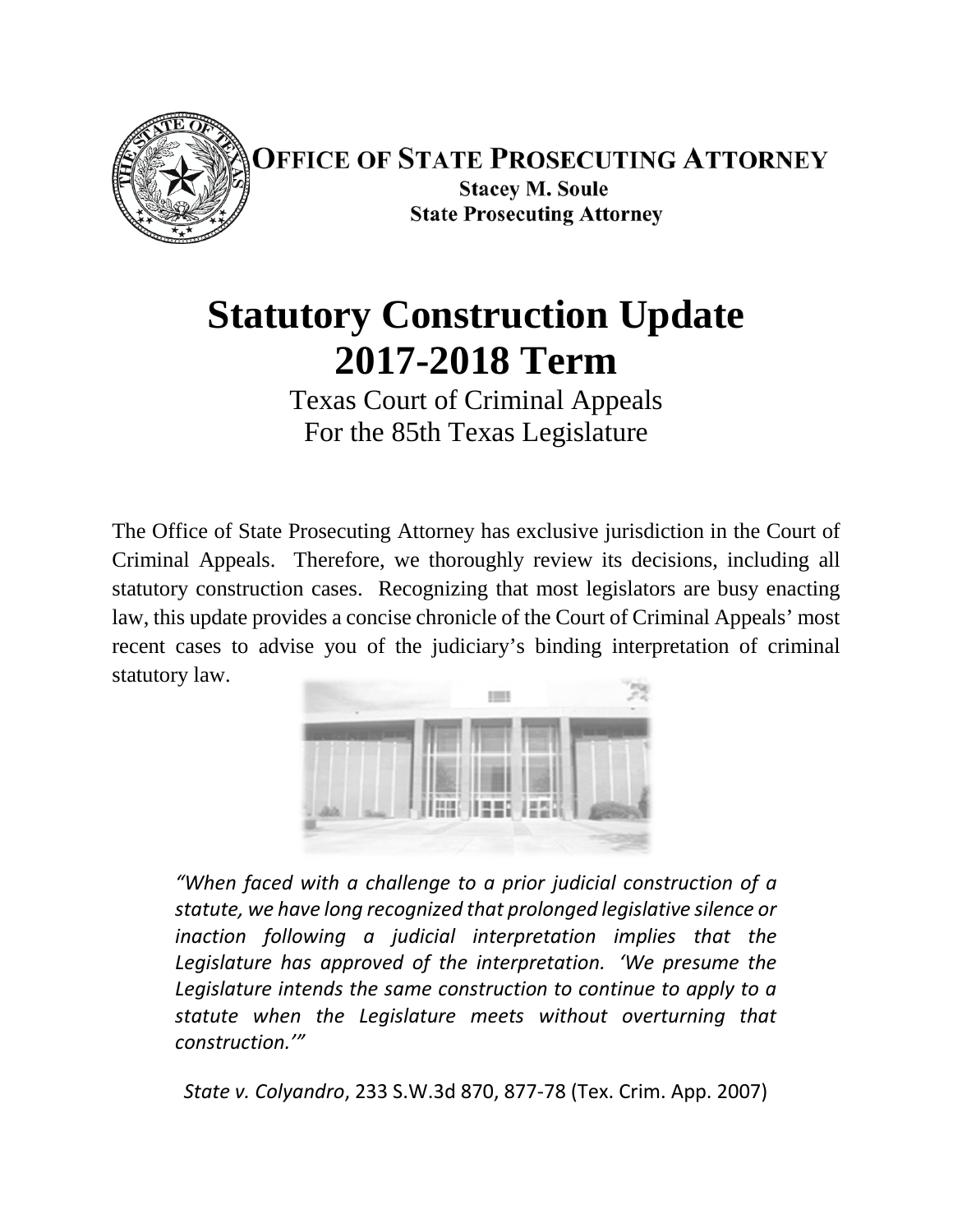# Table of Contents

| C. First Amendment Overbreadth & Vagueness: Threatening & Harassing in               |
|--------------------------------------------------------------------------------------|
|                                                                                      |
|                                                                                      |
|                                                                                      |
|                                                                                      |
|                                                                                      |
|                                                                                      |
| A. Recusal of a Judge Means No Authority to Act Unless Good Cause is                 |
|                                                                                      |
|                                                                                      |
| A. Aggravated Assault Requires no Mental State as to Serious Bodily Injury7          |
|                                                                                      |
| C. Habitual Felony Enhancement Requires Out-of-State Prior Convictions to be "Final" |
|                                                                                      |
| D. Double Jeopardy: Attempted Capital Murder & Criminal Solicitation of Capital      |
|                                                                                      |
|                                                                                      |
|                                                                                      |
|                                                                                      |
|                                                                                      |
| Possession of Child Pornography: Timing of Making of Image & Lewdness12-13           |
|                                                                                      |
|                                                                                      |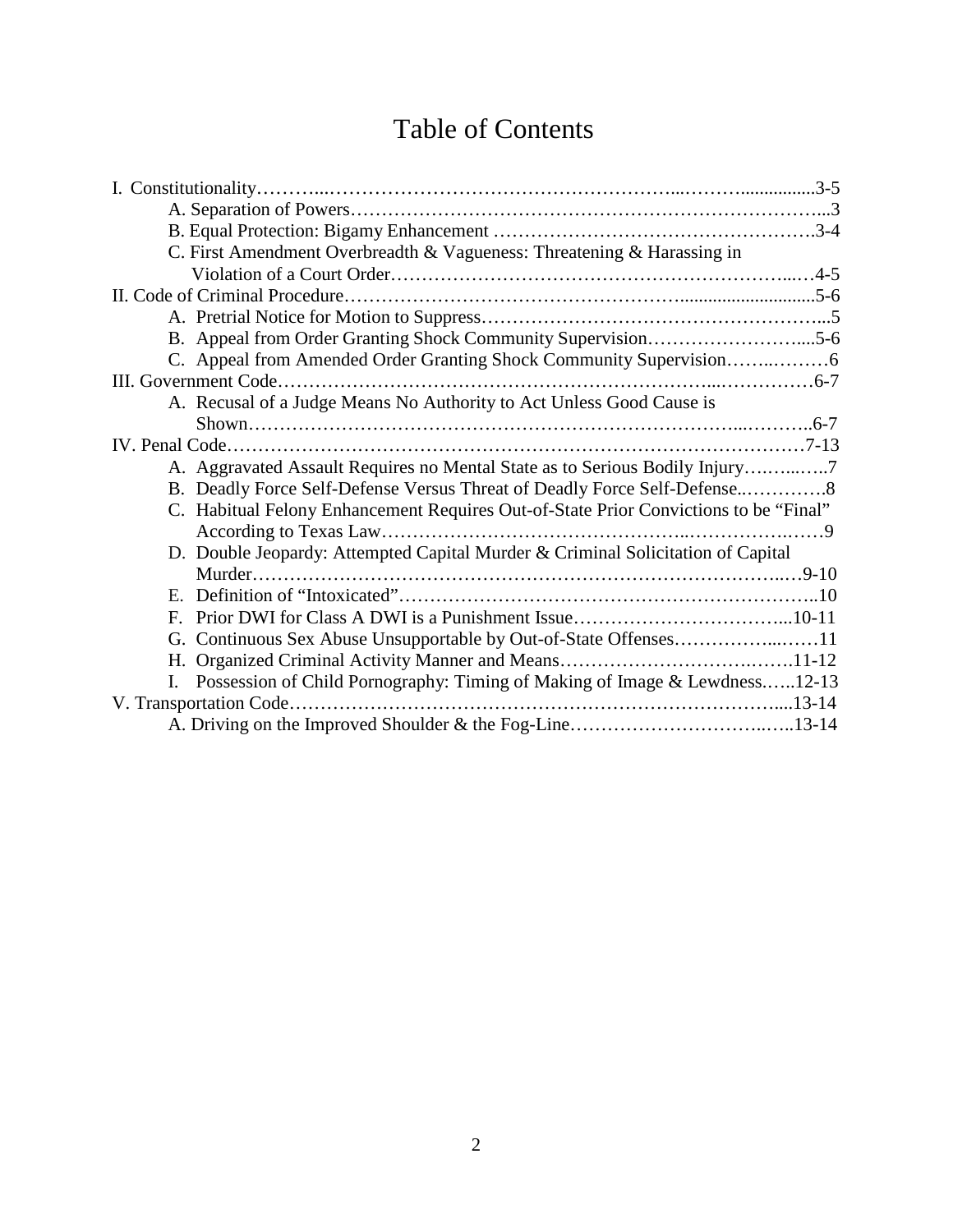### **I. Constitutionality**

#### **A. Separation of Powers**



Amended TEX. HEALTH & SAFETY CODE § 841.082

(a) Before entering an order directing a person's [outpatient] civil commitment, the judge shall impose on the person requirements necessary to ensure the person's compliance with treatment and supervision and to protect the community. The requirements shall include:

(3) prohibiting the person's possession or use of alcohol, inhalants, or a controlled substance;'

[(4)] requiring the person's participation in and compliance with the sex offender treatment program [a specific course of treatment] provided by the office and compliance with all written requirements imposed by the [case manager or otherwise by the office;

Amended TEX. HEALTH & SAFETY CODE § 841.085

Criminal Penalty; Prosecution of Offense

(a) A person commits an offense if, after having been adjudicated and civilly committed as a sexually violent predator under this chapter, the person violates a civil commitment requirement imposed under Section  $841.082(a)(1)$ ,  $(2)$ ,  $(4)$ , or (5) [Section 841.082].

(b) An offense under this section is a felony of the third degree.

*Vandyke v. State*, 538 S.W.3d 561 (Tex. Crim. App. 2017):

The 84th Legislature's retroactive exclusion of participation and compliance with sex-offendertreatment required by TEX. HEALTH & SAFETY CODE § 841.082(a)(3) from TEX. HEALTH & SAFETY CODE § 841.085's criminal prohibitions, *via* S.B. 746, signed by Governor Abbott, does not violate separation of powers. Thus, S.B. 746's amendments did not usurp the Governor's clemency power. "Repealing laws and decriminalizing conduct has always been part of the Legislature's delegated power. The Legislature has not assumed the power to grant clemency because decriminalizing conduct through the use of legislative amendments is not and has never been part of the executive's discretionary authority to forgive the legal consequences flowing from a conviction."

#### **B. Equal Protection: Bigamy Enhancement**

TEX. PENAL CODE § 22.011 Sexual Assault

(a) A person commits an offense if:

(2) the person intentionally or knowingly:

(A) causes the penetration of the anus or sexual organ of a child by any means;

. . .

(B) causes the penetration of the mouth of a child by the sexual organ of the actor;

(C) causes the sexual organ of a child to contact or penetrate the mouth, anus, or sexual organ of another person, including the actor;

(D) causes the anus of a child to contact the mouth, anus, or sexual organ of another person, including the actor; or

(E) causes the mouth of a child to contact the anus or sexual organ of another person, including the actor.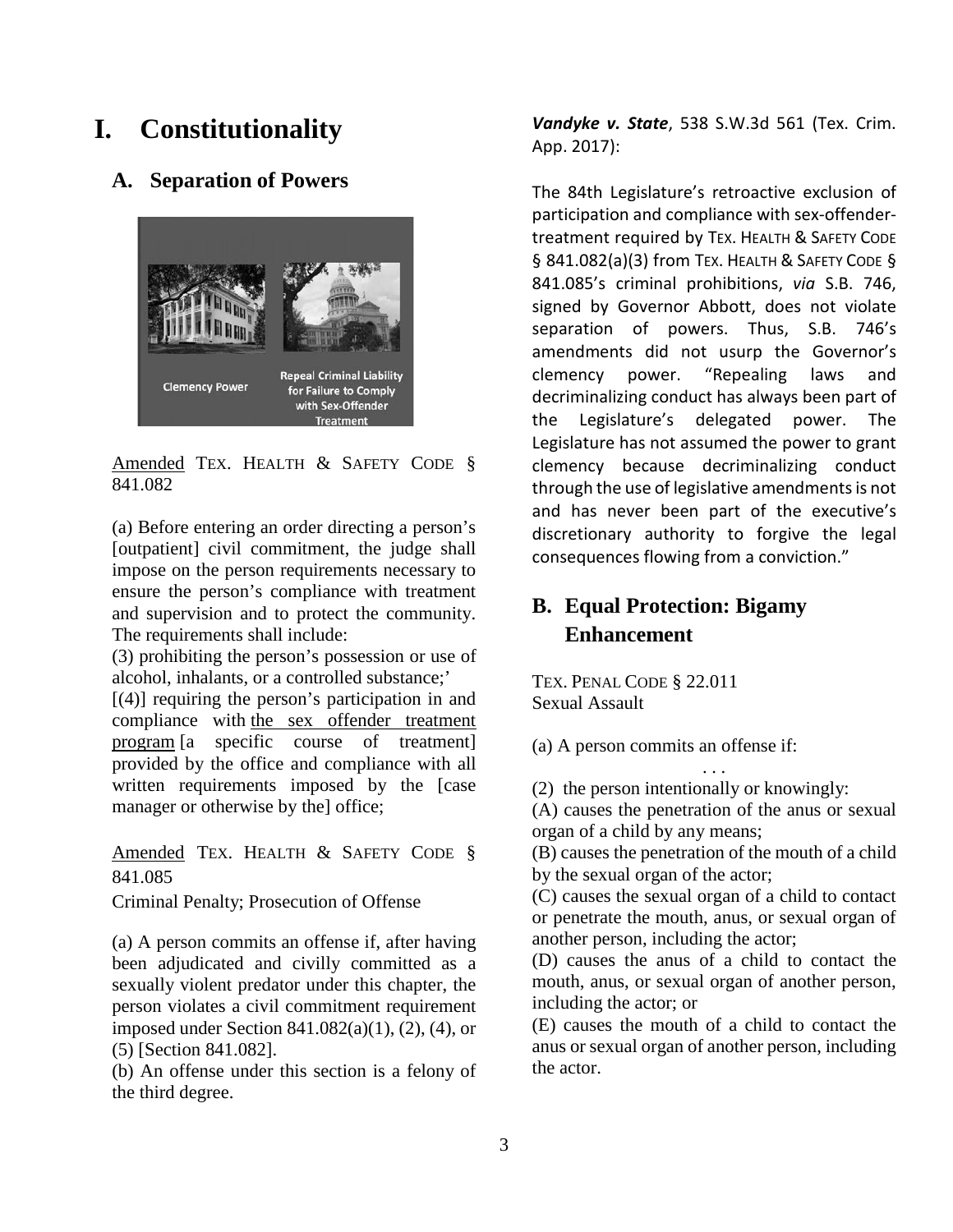(f) An offense under this section is a felony of the second degree, except that an offense under this section is a *felony of the first degree if the victim was a person whom the actor was prohibited from marrying or purporting to marry or with whom the actor was prohibited from living under the appearance of being married under Section 25.01*.



*Estes v. State*, 546 S.W.3d 691 (Tex. Crim. App. 2018):

There is a rational basis for applying the Penal Code Section 22.011(f)'s "bigamy" enhancement to the conduct of a married person. "Just as the Supreme Court did, the Legislature could rationally conclude that to be a married man or woman is to project the kind of 'stability' and 'safe haven' that many children find comfort in. It could rationally conclude that one who has solemnly sworn to 'forsake all others' might be perceived, at least by some parents, as being less likely to make sexual advances upon their children. And it could rationally see fit to declare that one who would enjoy this marital perception of trustworthiness will be punished all the more severely if he uses it to groom, and then sexually abuse, a child."

The Court of Criminal Appeals remanded the case to the court of appeals so it could determine whether the "strict scrutiny" standard of review is applicable to subsection (f) and, if so, whether subsection (f) would withstand the heightened standard of review.

#### **C. First Amendment Overbreadth & Vagueness: Threatening & Harassing in Violation of a Court Order**

#### TEX. PENAL CODE § 25.07

Violation of Certain Court Orders or Conditions of Bond in Family Violence, Child Abuse or Neglect, Sexual Assault or Abuse, Stalking, or Trafficking Case

(a) A person commits an offense if, in violation of . . . an order issued under Chapter 7A, Code of Criminal Procedure, an order issued under Article 17.292, Code of Criminal Procedure, an order issued under Section 6.504, Family Code, Chapter 83, Family Code, if the temporary ex parte order has been served on the person, Chapter 85, Family Code, or an order issued by another jurisdiction as provided by Chapter 88, Family Code, the person knowingly or intentionally:

#### (2) communicates:

(A) directly with a protected individual or a member of the family or household in a *threatening or harassing manner*;

. . .

*Wagner v. State*, 539 S.W.3d 298 (Tex. Crim. App. 2018):

The statute is narrowly drawn. "By its terms, the statute applies only in the very limited context of situations where, at the time of the challenged conduct, a defendant was actively subject to one of these seven types of judicial conditions or orders in a family violence, sexual abuse, stalking, or trafficking case that expressly prohibited him from communicating in threatening or harassing manner with a protected person."

The statute is not vague. "[P]ursuant to the common meanings of the statutory terms, a person of ordinary intelligence would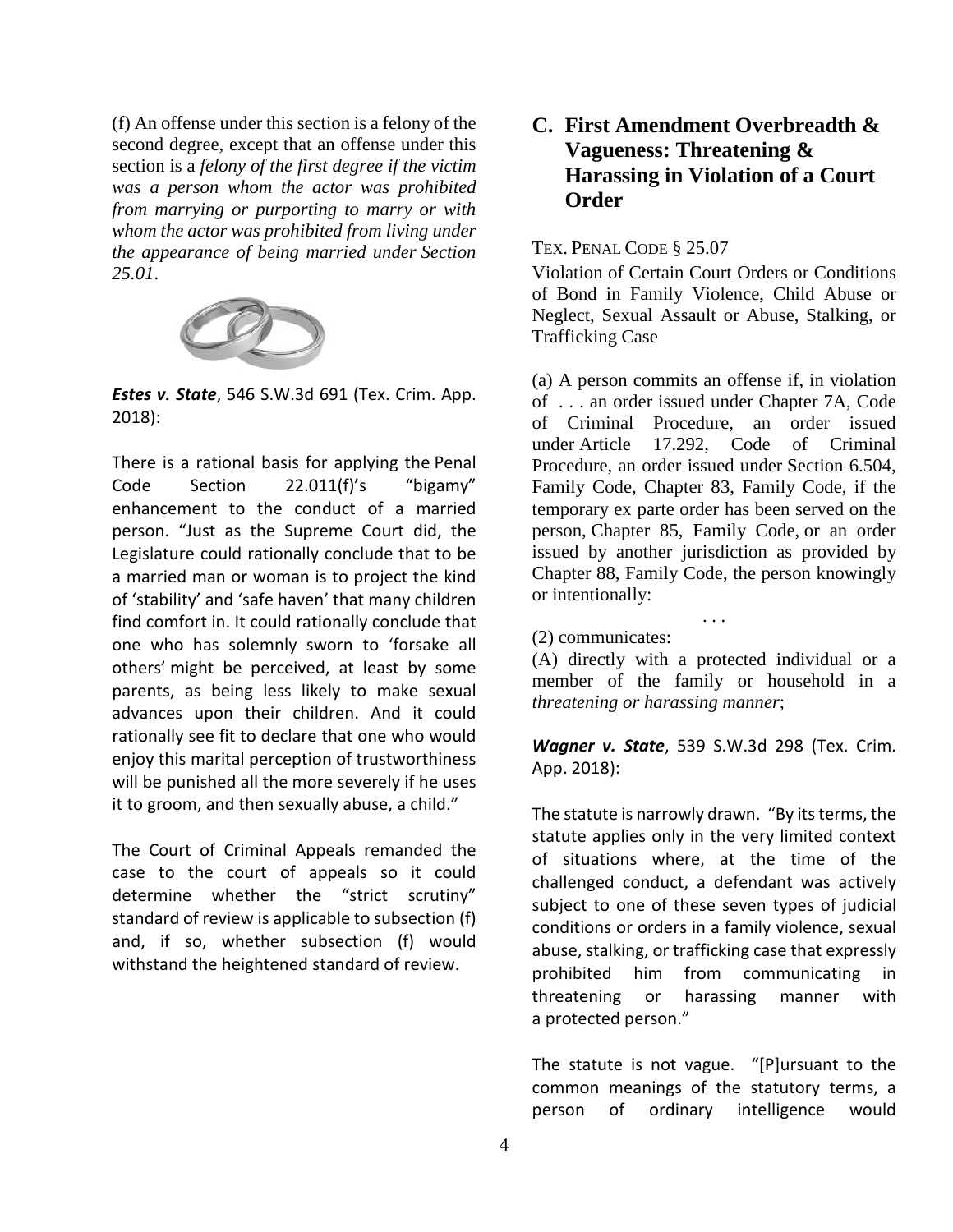understand that, if he has been enjoined from communicating in a harassing manner towards a particular person through one of the specified types of protective orders . . ., then this statute prohibits him from intentionally or knowingly sending information or messages to, or speaking to, the protected person in a manner that would persistently disturb, bother continually, or pester another person."

"[W]e conclude that the statute does not have a substantial number of unconstitutional applications judged in relation to its plainly legitimate sweep, and thus is not overbroad in violation of the First Amendment. The statute will almost always govern matters of private concern between specified individuals; it is not directed at the general populous or matters of public concern. The First Amendment does not protect communications that invade substantial privacy interests."

# **II. Code of Criminal Procedure**

#### **A. Pretrial Notice for Motion to Suppress**

TEX. CODE CRIM. PROC. art. 28.01 Pretrial

Sec. 1. The court may set any criminal case for a pre-trial hearing before it is set for trial upon its merits, and direct the defendant and his attorney, if any of record, and the State's attorney, to appear before the court at the time and place stated in the court's order for a conference and hearing. The defendant must be present at the arraignment, and his presence is required during any pre-trial proceeding. The pre-trial hearing shall be to determine any of the following matters:

(6) Motions to suppress evidence--When a hearing on the motion to suppress evidence is granted, the court may determine the merits of said motion on the motions themselves, or upon opposing affidavits, or upon oral testimony, subject to the discretion of the court;

Sec. 2. When a criminal case is set for such pretrial hearing, any such preliminary matters not raised or filed seven days before the hearing will not thereafter be allowed to be raised or filed, except by permission of the court for good cause shown; provided that the defendant shall have sufficient notice of such hearing to allow him not less than 10 days in which to raise or file such preliminary matters. The record made at such pre-trial hearing, the rulings of the court and the exceptions and objections thereto shall become a part of the trial record of the case upon its merits.

*State v. Velasquez*, 539 S.W.3d 289 (Tex. Crim. App. 2018):

TEX. CODE CRIM. PROC. art. 28.01 governs pretrial hearings, not pretrial hearings held on the day a case set for the trial on the merits. Therefore, formal notice under Article 28.01 is required only when the trial court designates a separate pretrial hearing.

#### **B. Appeal from Order Granting Shock Community Supervision**

TEX. CODE CRIM. PROC. art. 42A.755 (formerly 42.12 § 23(b)) Revocation of Community Supervision

(e) "The right of the defendant to appeal for a review of the conviction and punishment, as provided by law, shall be accorded the defendant at the time he is placed on community supervision."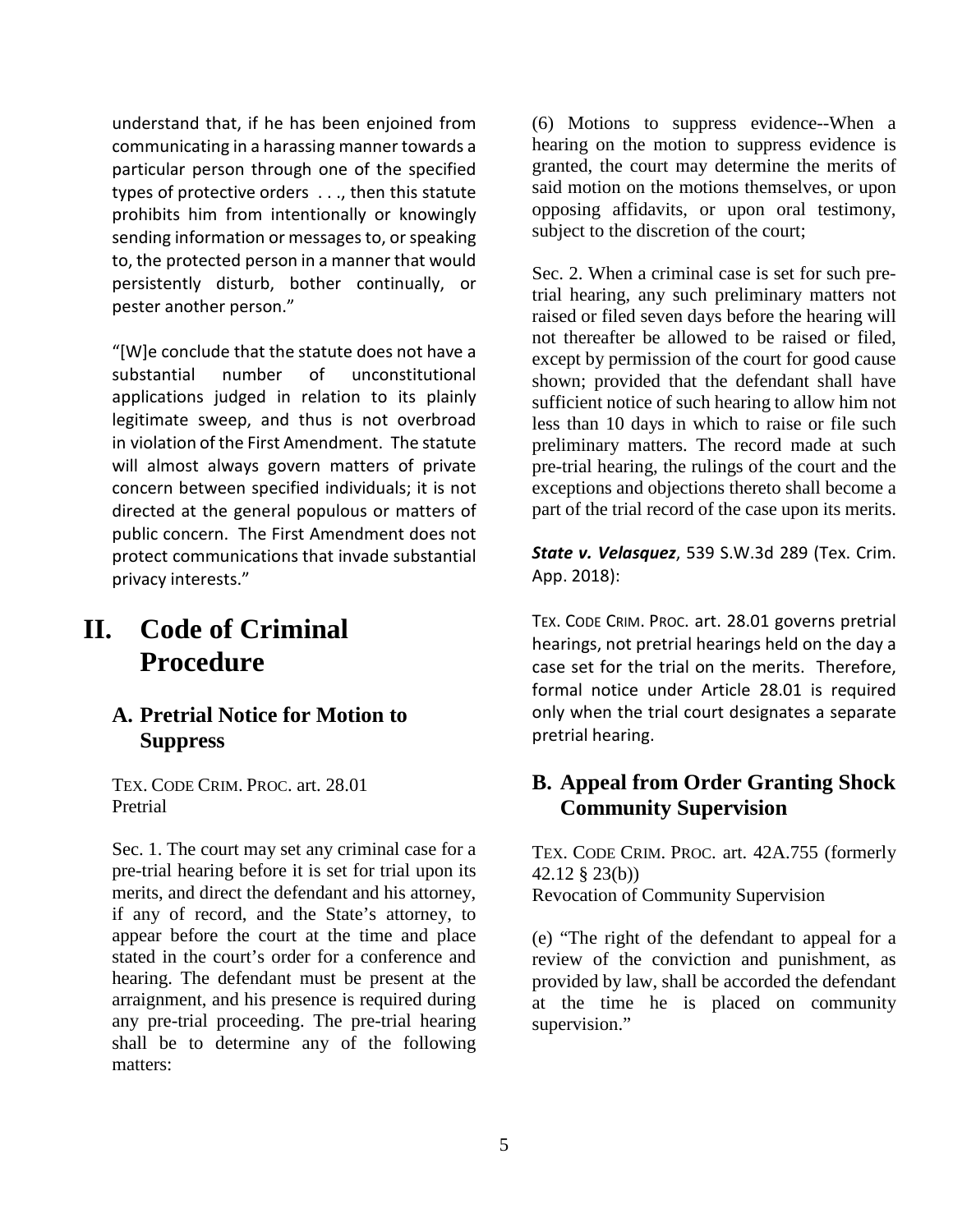*Shortt v. State*, 539 S.W.3d 321 (Tex. Crim. App. 2018):

"Given our apparent willingness to read Section 23(b) [(now TEX. CODE CRIM. PROC. art. 42A.755)] **III** to embrace an appeal of the conditions of community supervision from an original judgment that suspends *imposition* of sentence, thereby 'placing the defendant on community supervision,' there is no compelling reason we should not also be willing to construe it to authorize an appeal of the conditions of community supervision from a later order granting 'shock' community supervision—an order that suspends the *execution* of sentence, but just as assuredly 'places the defendant on community supervision.'"

"The appeal from the order granting 'shock' community supervision is independent of the appeal from the original written judgment—a separate appeal of the order suspending the *execution* of the sentence, with its own appellate timetable, but subject to being consolidated with the appeal from the original written judgment."

#### **C. Appeal from Amended Order Granting Shock Community Supervision**

TEX. CODE CRIM. PROC. art. 44.01 Appeal by State

(a) The state is entitled to appeal an order of a court in a criminal case if the order:

. . . (2) arrests or modifies a judgment;

*State v. Hanson*, PD-0948-17 (Tex. Crim. App. 2018):

An amended order granting shock community supervision "modifies a judgment" within the

meaning of TEX. CODE CRIM. PROC. art. 44.01(a)(2). Therefore, the State may file a timely notice of appeal from that order.

# **III. Government Code**

#### **A. Recusal of a Judge Means No Authority to Act Unless Good Cause is Shown**

TEX. GOV'T CODE § 24.002 Assignment of Judge or Transfer of Case on Recusal

If a district judge determines on the judge's own motion that the judge should not sit in a case pending in the judge's court because the judge is disqualified or otherwise should recuse himself or herself, the judge shall enter a recusal order, request the presiding judge of that administrative judicial region to assign another judge to sit, and take no further action in the case except for good cause stated in the order in which the action is taken. A change of venue is not necessary because of the disqualification of a district judge in a case or proceeding pending in the judge's court.

*Ex parte Thuesen*, 546 S.W.3d 145 (Tex. Crim. App. 2017):

"The plain language of [Government Code] Section 24.002 does not define any condition that would reverse a district judge's discharge from the case once a recusal order has been signed. In other words, once a district judge signs an order recusing himself or herself under the statute, the recused judge no longer has any judicial authority to take any action or sign any orders in the case. The statute provides only one exception: the recused judge may sign an order in the case if that order contains within it a statement of 'good cause.'"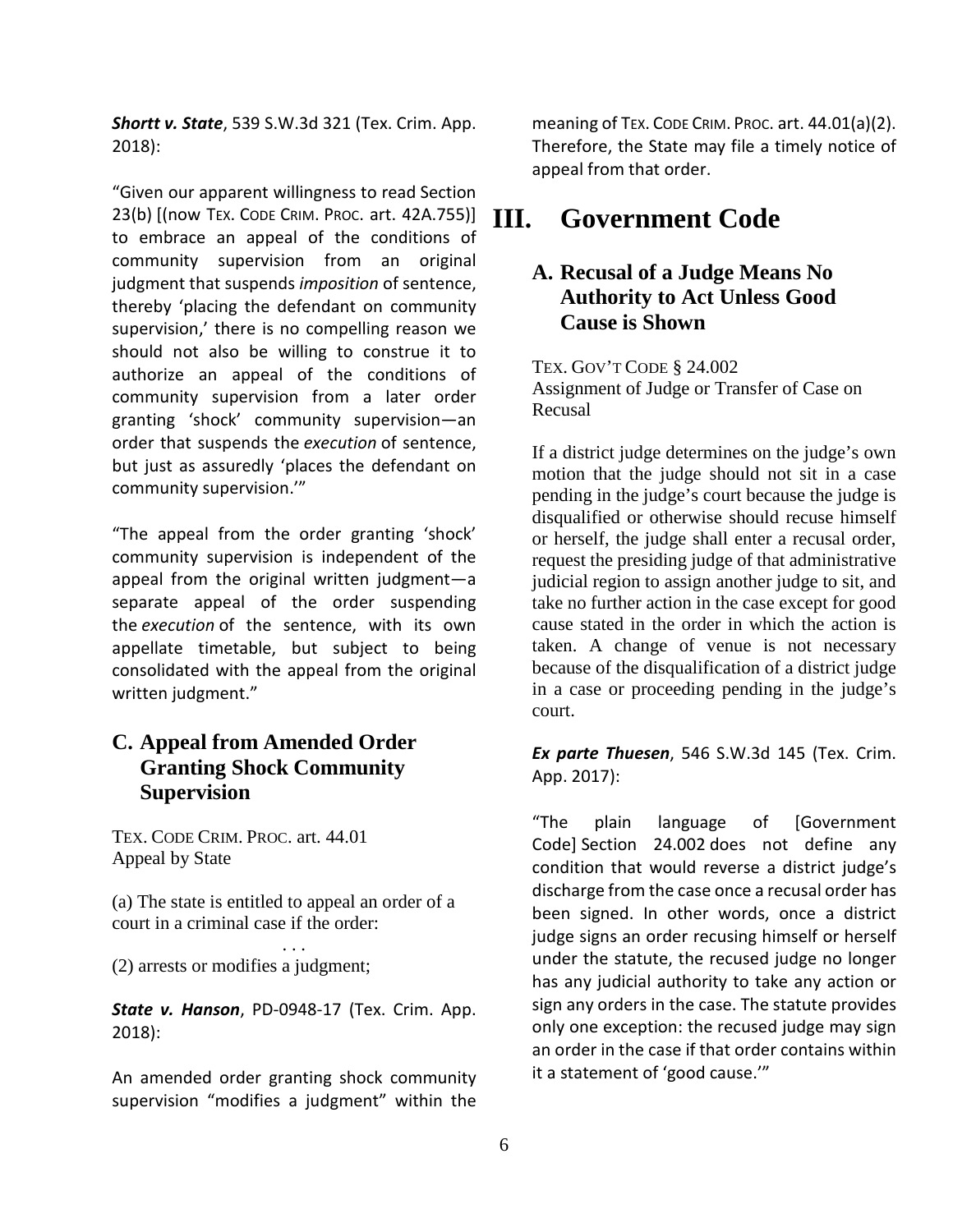"'[G]ood cause' . . . means 'a substantial reason amounting in law to a legal excuse for failing to' comply with the statute's requirement to 'take no further action in the case.'" A statement "must articulate the nature of the exigency that necessitates that the recused judge, in lieu of the judge with actual judicial authority over the case, [to] render the particular order at issue."

## **IV. Penal Code**

#### **A. Aggravated Assault Requires no Mental State as to Serious Bodily Injury**

TEX. PENAL CODE § 6.04 Causation: Conduct and Results

(b) A person is nevertheless criminally responsible for causing a result if the only difference between what actually occurred and what he desired, contemplated, or risked is that: (1) a different offense was committed; or

TEX. PENAL CODE § 8.02 Mistake of Fact

(a) It is a defense to prosecution that the actor through mistake formed a reasonable belief about a matter of fact if his mistaken belief negated the kind of culpability required for commission of the offense.

TEX. PENAL CODE § 22.01 Assault

(a) A person commits an offense if the person: (1) intentionally, knowingly, or recklessly causes bodily injury to another . . .

TEX. PENAL CODE § 22.02 Aggravated Assault

(a) A person commits an offense if the person commits assault as defined in § 22.01 and the person:

(1) causes serious bodily injury to another . . .

*Rodriguez v. State***,** 538 S.W.3d 632 (Tex. Crim. App. 2018):

Rodriquez was charged with aggravated assault―causing serious bodily injury―for injuring the complainant's knee during a bar fight. A doctor testified that the degree of injury suffered (*i.e.* serious) was not reasonably foreseeable.

The Court of Criminal Appeals held that Rodriguez was not entitled to a transferred intent instruction for assault (requiring bodily injury under TEX. PENAL CODE § 22.01(a)(1)) to aggravated assault (requiring serious bodily injury under TEX. PENAL CODE § 22.02(a)(1)) in the jury charge. The Court reasoned that the Legislature did not attach a mental state to serious bodily injury. If an element of an offense does not have a mental state, then there is no intent (mental state) to transfer to that element. "Transferred intent" requires a transfer to another mental state.



The Court also held that, because transferred intent was not applicable, no mistake-of-fact instruction was required. "Mistake of fact" applies only when there is a mental state to negate.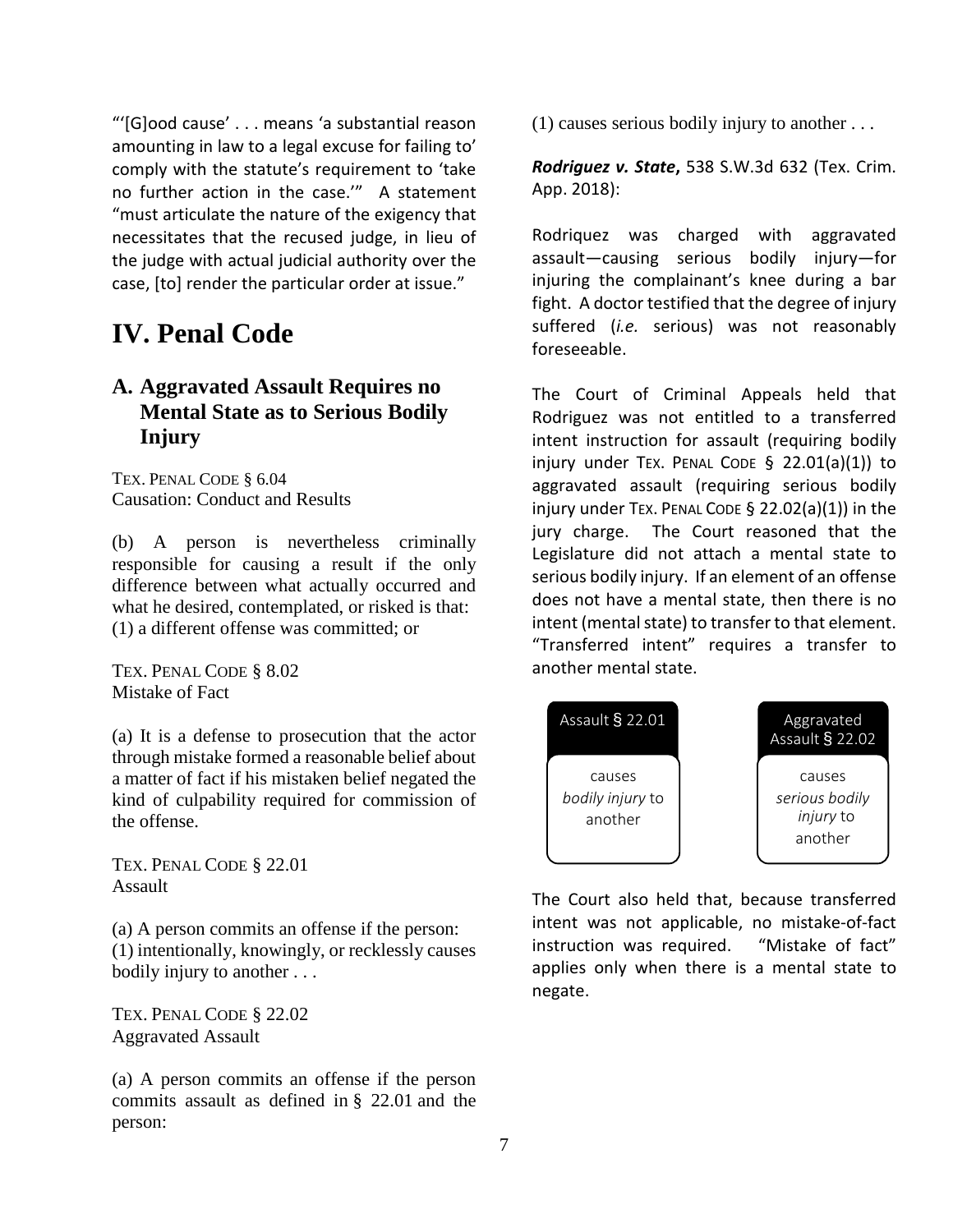**B. Deadly Force Self-Defense Versus Threat of Deadly Force Self-Defense**



TEX. PENAL CODE § 9.04 Threat as Justifiable Force

The threat of force is justified when the use of force is justified by this chapter. For purposes of this section, a threat to cause death or serious bodily injury by the production of a weapon or otherwise, as long as the actor's purpose is limited to creating an apprehension that he will use deadly force if necessary, does not constitute the use of deadly force.

TEX. PENAL CODE § 9.31 Self-Defense

(a) Except as provided in Subsection (b), a person is justified in using force against another when and *to the degree the actor reasonably believes the force is immediately necessary* to protect the actor against the other's use or attempted use of unlawful force. The actor's belief that the force was immediately necessary as described by this subsection is presumed to be reasonable if the actor:

(1) knew or had reason to believe that the person against whom the force was used:

(A) unlawfully and with force entered, or was attempting to enter unlawfully and with force, the actor's occupied habitation, vehicle, or place of business or employment;

(B) unlawfully and with force removed, or was attempting to remove unlawfully and with force, the actor from the actor's habitation, vehicle, or place of business or employment; or

(C) was committing or attempting to commit aggravated kidnapping, murder, sexual assault, aggravated sexual assault, robbery, or aggravated robbery;

TEX. PENAL CODE § 9.32 Deadly Force in Defense of Person

(a) A person is justified in using *deadly force* against another:

(1) if the actor would be justified in using force against the other under Section 9.31; and

(2) when and to the degree the actor reasonably believes the *deadly force* is immediately necessary:

(A) to protect the actor against the other's use or attempted use of unlawful deadly force; or

(B) to prevent the other's imminent commission of aggravated kidnapping, murder, sexual assault, aggravated sexual assault, robbery, or aggravated robbery.

*Gamino v. State*, 537 S.W.3d 507 (Tex. Crim. App. 2017):

When the evidence supports it, a defendant, by requesting the inclusion of self-defense in the jury charge, is entitled to "Threat as Justifiable Force," even when charged with aggravated assault with a deadly weapon. In other words, a defendant's use of a deadly weapon, which entitles him to a "Deadly Force in Defense of Person" instruction under TEX. PENAL CODE § 9.32, does not disqualify him from also receiving a threat-only-based instruction under TEX. PENAL CODE § 9.04. For purposes of Section 9.04, the evidence must show that "he produced his gun for the limited purpose of creating an apprehension that he would use deadly force if necessary."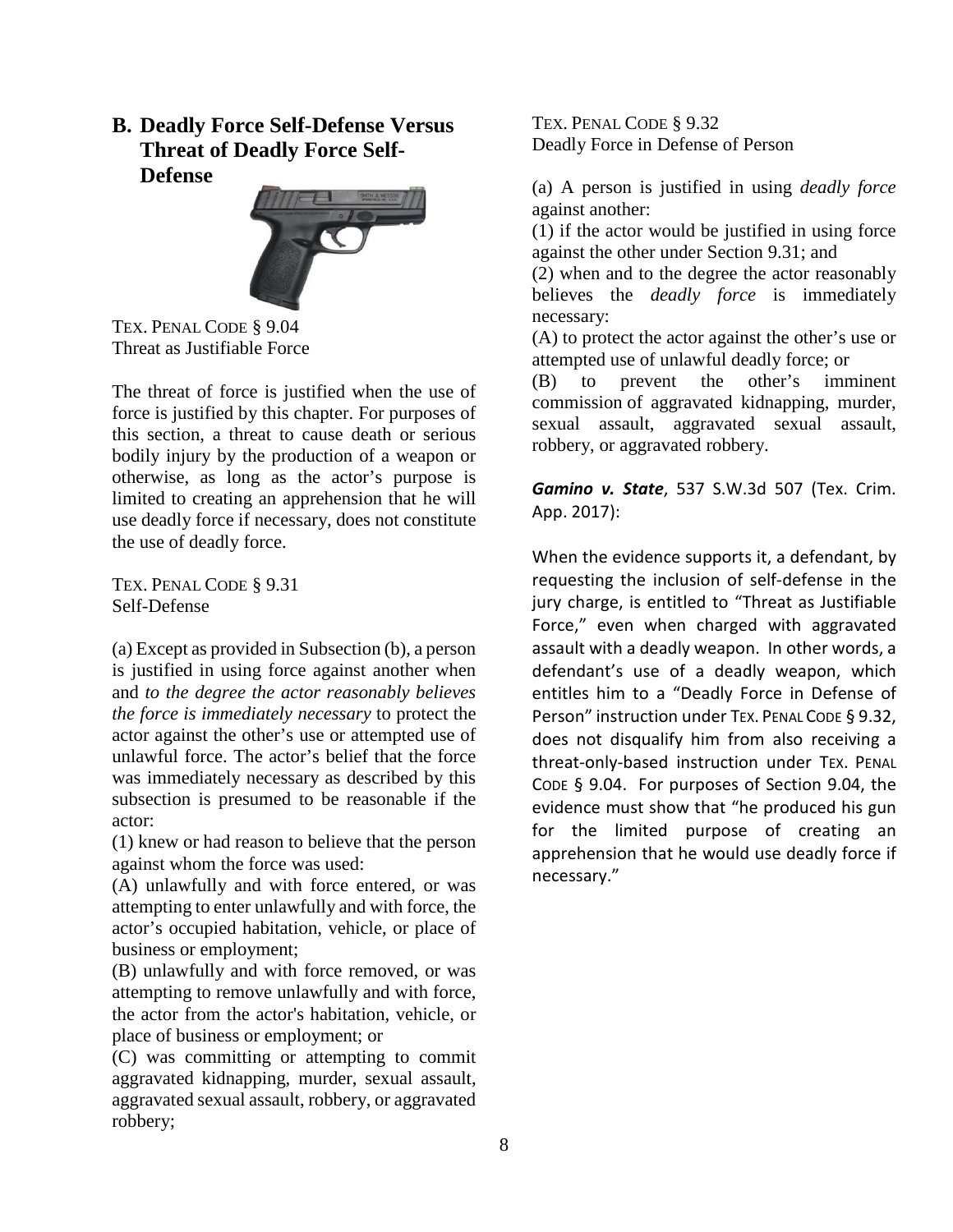#### **C. Habitual Felony Enhancement Requires Out-of-State Prior Convictions to be "Final" According to Texas Law**

TEX. PENAL CODE § 12.42

Penalties for Repeat and Habitual Offenders on Trial for First, Second, or Third Degree Felony

(d) Except as provided by Subsection (c)(2) or  $(c)(4)$ , if it is shown on the trial of a felony offense other than a state jail felony punishable under Section 12.35(a) that the defendant has previously been *finally convicted* of two felony offenses, and the second previous felony conviction is for an offense that occurred subsequent to the first previous conviction having become final, on conviction the defendant shall be punished by imprisonment in the Texas Department of Criminal Justice for life, or for any term of not more than 99 years or less than 25 years. A previous conviction for a state jail felony punishable under Section 12.35(a) may not be used for enhancement purposes under this section.

*Ex parte Pue*, No. WR-85,447-01 (Tex. Crim. App. 2018):



"Unless a more specific *Texas* statute applies, Texas courts should follow Texas Penal Code § 12.42, requiring that a defendant be 'finally convicted' of the alleged prior offense before punishment can be enhanced. And the determination of whether a defendant has been 'finally convicted' for enhancement purposes under section 12.42 is to be made in accordance with Texas law."

#### **D. Double Jeopardy: Attempted Capital Murder & Criminal Solicitation of Capital Murder**

TEX. PENAL CODE § 15.01 Criminal Attempt

(a) A person commits an offense if, with specific *intent to commit an offense, he does an act amounting to more than mere preparation* that tends but fails to effect the commission of the offense intended.

(d) An offense under this section is one category lower than the offense attempted, and if the offense attempted is a state jail felony, the offense is a Class A misdemeanor.

. . .

TEX. PENAL CODE § 15.03 Criminal Solicitation

(a) A person commits an offense if, *with intent that a capital felony* or felony of the first degree be committed, he requests, commands, or attempts to *induce another to engage in specific conduct* that, under the circumstances surrounding his conduct as the actor believes them to be, would constitute the felony or make the other a party to its commission.

(d) An offense under this section is:

(1) a felony of the first degree if the offense solicited is a capital offense; or

. . .

TEX. PENAL CODE § 19.03 Capital Murder

(a) A person commits an offense if the person commits murder as defined under Section  $19.02(b)(1)$  and:

. . .

(3) the person commits the murder for *remuneration or the promise of remuneration* or employs another to commit the murder for remuneration or the promise of remuneration;

. . .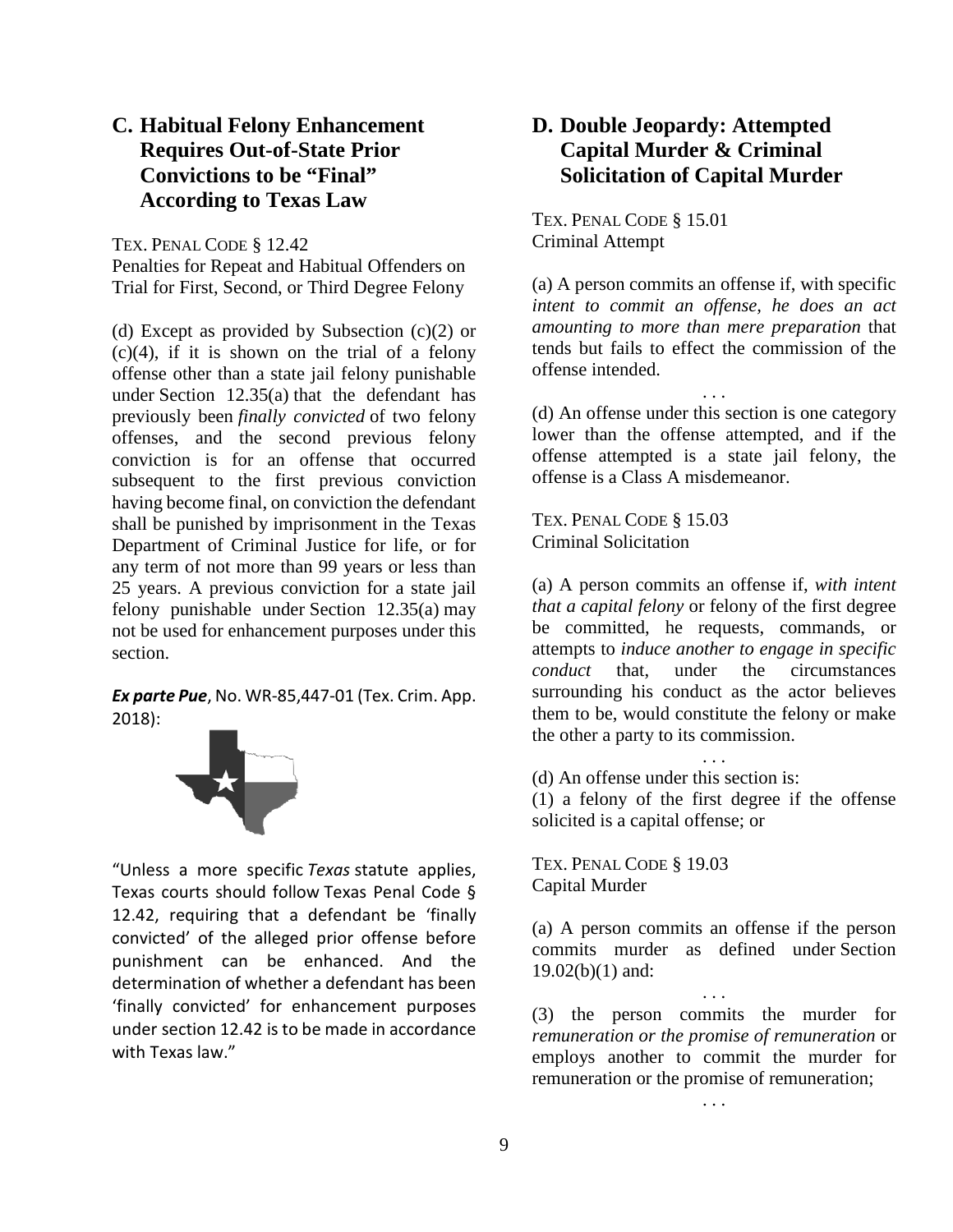(b) An offense under this section is a capital felony.

*Bien v. State*, PD-0365/66-16 (Tex. Crim. App. 2018):

"There is no express provision that a person who is subject to prosecution for criminal solicitation and criminal attempt may be prosecuted under either or both sections. Nothing clearly indicates a legislative intent to impose multiple punishments." Therefore, double jeopardy is violated when the criminal attempt element of "more than mere preparation" is the employment of another to kill the victim and the act used to satisfy solicitation is the intent to kill the same victim under circumstances known to constitute capital murder. "[T]he 'belief in the circumstances surrounding the conduct' aspect of criminal solicitation is the functional equivalent of the intent to commit capital murder in attempted capital murder."

#### **E. Definition of "Intoxicated"**

TEX. PENAL CODE § 49.01 **Definitions** 

(2) *"Intoxicated"* means:

(A) not having the normal use of mental or physical faculties by reason of the introduction of alcohol, a controlled substance, a drug, a dangerous drug, a combination of two or more of those substances, or any other substance into the body; or

(B) having an alcohol concentration of 0.08 or more.

*Burnett v. State*, 541 S.W.3d 77 (Tex. Crim. App. 2017):

The entire definition of "intoxicated" in TEX. PENAL CODE § 49.01(2)(A) cannot be included in the jury charge without sufficient evidence to support each theory of intoxication. Because

the evidence did not show that the defendant was intoxicated by means of any substance other than alcohol, it was error to include "a controlled substance, a drug, a dangerous drug, a combination of two or more of those substances, or any other substance" in the jury charge. The charge was not "law applicable to the case," as required.

#### **F. Prior DWI for Class A DWI is a Punishment Issue**



TEX. PENAL CODE § 49.04 Driving While Intoxicated

(a) A person commits an offense if the person is intoxicated while operating a motor vehicle in a public place.

(b) Except as provided by Subsections (c) and (d) and Section 49.09, an offense under this section is a Class B misdemeanor, with a minimum term of confinement of 72 hours.

TEX. PENAL CODE § 49.09 Enhanced Offenses and Penalties

(a) Except as provided by Subsection (b), an offense under Section  $49.04, 49.05, 49.06$ . offense under Section 49.04, 49.05, 49.06, or 49.065 is a Class A misdemeanor, with a minimum term of confinement of 30 days, if it is shown on the trial of the offense that the person has previously been convicted one time of an offense relating to the operating of a motor vehicle while intoxicated, an offense of operating an aircraft while intoxicated, an offense of operating a watercraft while intoxicated, or an offense of operating or assembling an amusement ride while intoxicated.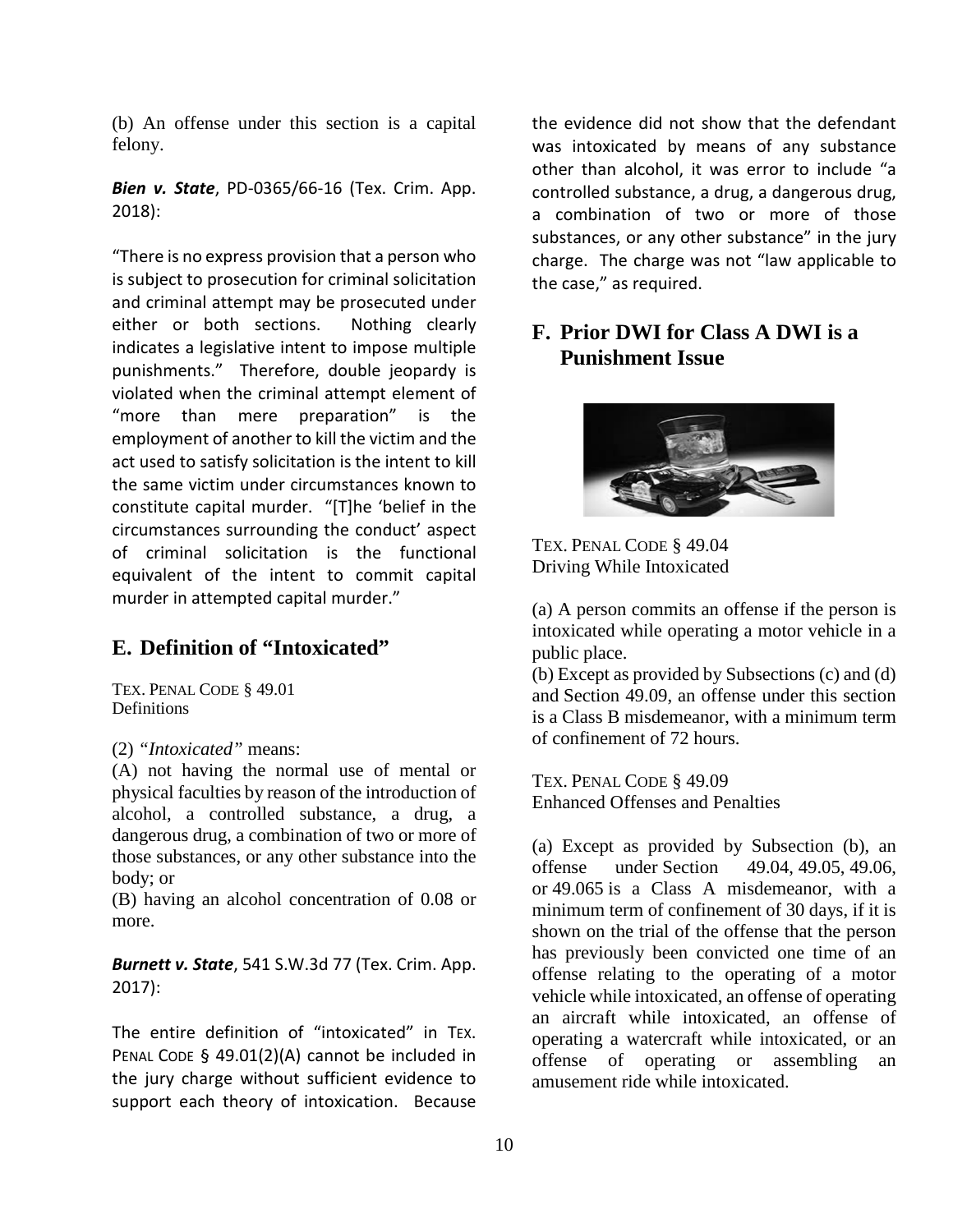TEX. CODE CRIM. PROC. art. 36.01 Order of Proceeding at Trial

(a) A jury being impaneled in any criminal action, except as provided by Subsection (b) of this article, the cause shall proceed in the following order:

1. The indictment or information shall be read to the jury by the attorney prosecuting. When prior convictions are alleged for purposes of enhancement only and are not jurisdictional, that portion of the indictment or information reciting such convictions shall not be read until the hearing on punishment is held as provided in Article 37.07.

*Oliva v. State*, 548 S.W.3d 518 (Tex. Crim. App. 2018):

"[A]lthough the statutory language is ambiguous, various factors suggest that the legislature intended that § 49.09(a) prescribe a punishment issue." "If . . . the legislature had Article 36.01 in mind when it enacted § 49.09, then it would seem probable that the legislature intended the status of a particular § 49.09 enhancement to depend on whether it is jurisdictional. Under that reasoning, § 49.09(a), the single-prior-conviction provision elevating DWI to a Class A misdemeanor, prescribes a punishment issue because it is not jurisdictional." Therefore, evidence to satisfy prior offense element under 49.04, 49.05, 49.06, or 49.065 cannot be admitted until the punishment phase.

#### **G. Continuous Sex Abuse Unsupportable by Out-of-State Offenses**

TEX. PENAL CODE § 21.02 Continuous Sexual Abuse of Young Child or Children

(b) A person commits an offense if:

(1) during a period that is 30 or more days in duration, *the person commits two or more acts of sexual abuse*, regardless of whether the acts of sexual abuse are committed against one or more victims; and

*Lee v. State*, 537 S.W.3d 924 (Tex. Crim. App. 2017):

Under Section TEX. PENAL CODE § 21.02(b), the act of abuse must be a violation of one of the enumerated Texas penal laws at the time it is committed for it to be one of the "two or more acts." A perpetrator cannot commit an act that "is a violation" of Texas law outside of Texas. Out-of-state offenses, therefore, cannot be used to sustain a conviction for continuous sex abuse.

#### **H. Organized Criminal Activity Manner and Means**

TEX. PENAL CODE § 71.02 Engaging in Organized Criminal Activity

(a) A person commits an offense if, with the *intent to establish, maintain, or participate* in a combination or in the profits of a combination or *as a member of a criminal street gang*, the person commits or conspires to commit one or more of the following:

(1) murder, capital murder, arson, aggravated robbery, robbery, burglary, *theft*, aggravated kidnapping, kidnapping, aggravated assault, aggravated sexual assault, sexual assault, continuous sexual abuse of young child or children, solicitation of a minor, forgery, deadly conduct, assault punishable as a Class A misdemeanor, burglary of a motor vehicle, or unauthorized use of a motor vehicle;

. . . (10) *any offense under Chapter 34, 35, or 35A*;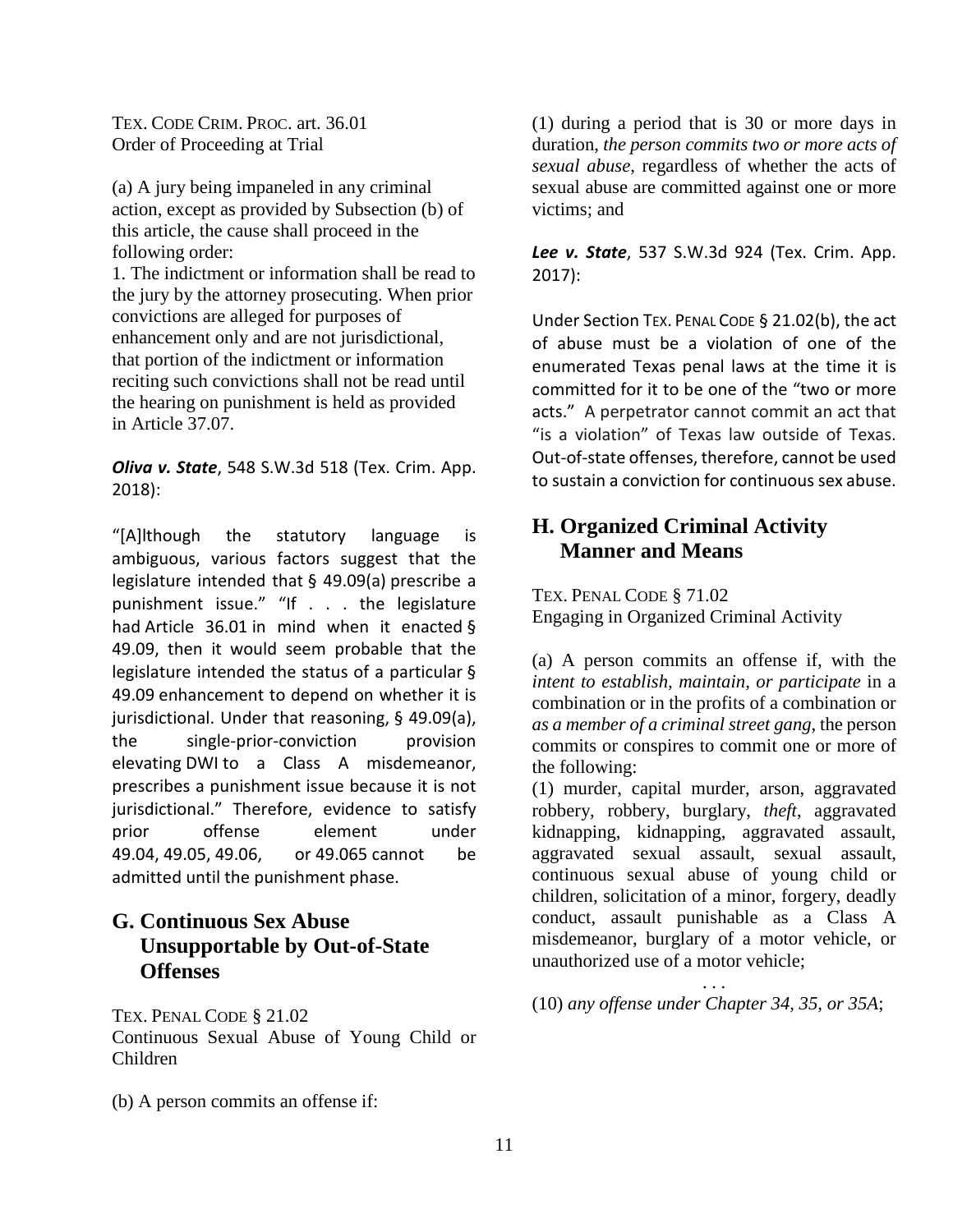

*O'Brien v. State*, 544 S.W.3d 376 (Tex. Crim. App. 2018):

The enumerated offenses for organized criminal activity when committed as a "combination" are different manners and means of committing the offense so long as the applicable enumerated offenses are "morally and conceptually equivalent." Therefore, when the jury charge authorizes the jury to convict based on either theft or money laundering as the underlying offenses, the jury does not have to reach a unanimous verdict as to either. So, six jurors could find that theft was committed, while the other six could find that money laundering was committed. Finally, theft and money laundering can be "morally and conceptually equivalent." There must be a "temporal connection or nexus" between the money laundering and the criminal activity (i.e., theft). Notably, the two offenses share the same value ladder and are first-degree felonies.

*Zuniga v. State*, PD-0174-17 (Tex. Crim. App. 2018):

TEX. PENAL CODE § 71.02's elements "intent to establish, maintain, or participate" do not apply to engaging in organized criminal activity as a member of a "criminal street gang." "As a matter of grammar and logic, the statute's intent clause applies only to the phrase that immediately follows it—'in a combination or in the profits of a combination[.]'"

"[W]e interpret the word 'as' in the phrase 'as a member of a criminal street gang' as requiring proof that the defendant was acting 'in the role, capacity, or function of' a gang member at the time of the offense."

#### **I. Possession of Child Pornography: Timing of Making of Image & Lewdness**

TEX. PENAL CODE § 43.25 Sexual Performance by a Child

(a)(2) "Sexual conduct" means sexual contact, actual or simulated sexual intercourse, deviate sexual intercourse, sexual bestiality, masturbation, sado-masochistic abuse, or *lewd exhibition of the genitals*, the anus, or any portion of the female breast below the top of the areola.

TEX. PENAL CODE § 43.26 Possession of Child Pornography

(a) A person commits an offense if:

(1) the person knowingly or intentionally possesses, or knowingly or intentionally accesses with intent to view, visual material that visually depicts a child younger than 18 years of age *at the time the image of the child* was made who is engaging in sexual conduct, including a child who engages in sexual conduct as a victim of an offense under Section  $20A.02(a)(5)$ ,  $(6)$ ,  $(7)$ , or (8); and

(2) the person knows that the material depicts the child as described by Subdivision (1).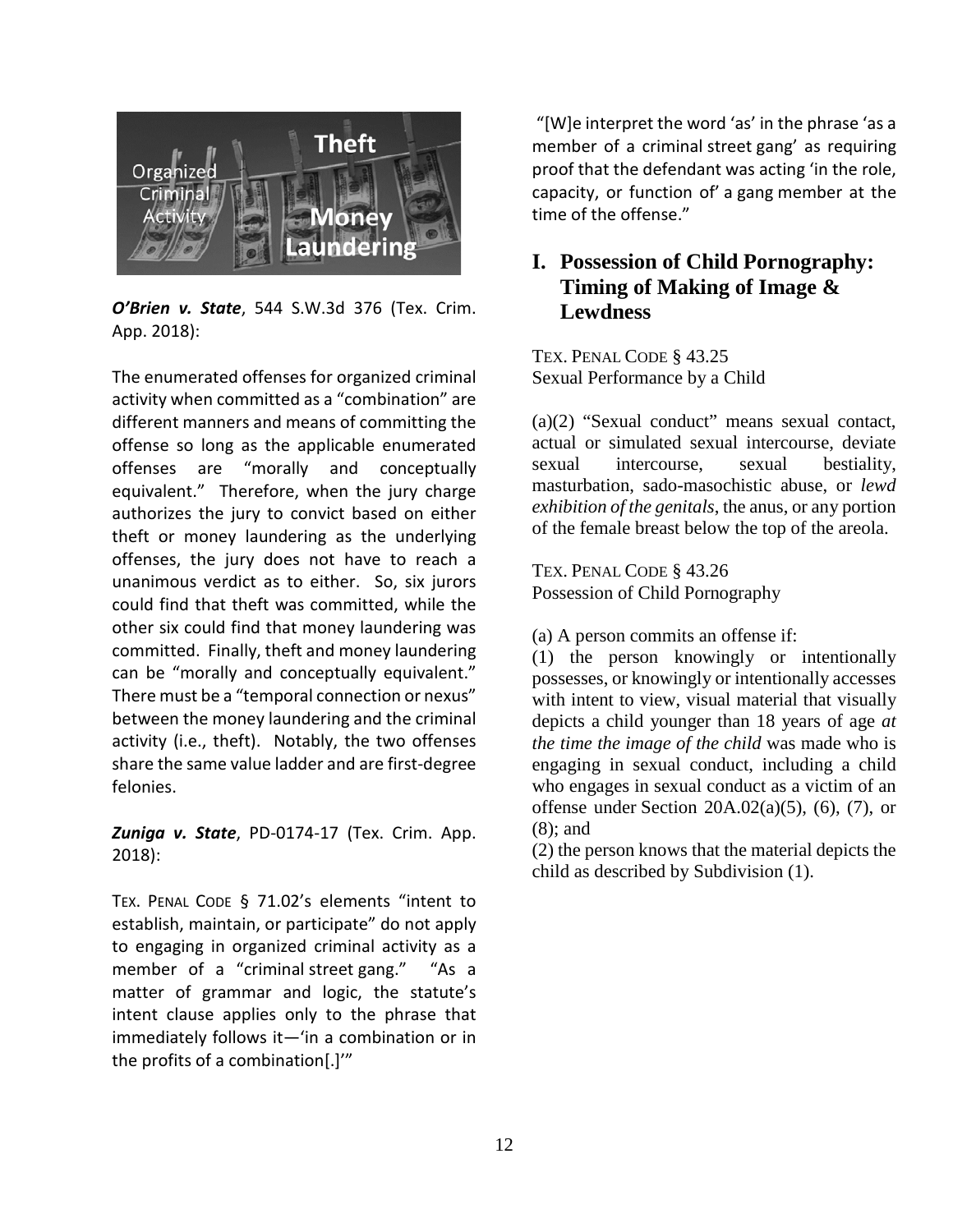*State v. Bolles*, 541 S.W.3d 28 (Tex. Crim. App. 2017):



In 2014, Bolles took a "zoomed-in" photo of the genitals of a seven-year-old girl that appeared in a full-body photo taken by famous photographer Robert Mapplethorpe in the 1970's. The fullbody photo was named after the child depicted: "Rosie." It has been displayed in the Guggenheim.

The Court of Criminal Appeals decided two issues:

1. Did the zoomed-in photo depict a child under 18 at the time it was made given that Rosie is now middle-aged?

2. Was the zoomed-in photo "lewd" without regard to the status of the original?

A digital "image re-creation does not reset the date that the original image of that same underage child 'was made,' such that the newly created image is no longer of a child under the age of 18. The manipulation of an existing image of a child is simply the creation of a different piece of visual material *of that child at that age* . . . The age of the child at the time the image is made will always stay the same." (emphasis in original).

The Court of Criminal Appeals also adopted a list of factors to decide what is "lewd" under TEX. PENAL CODE § 43.25(a)(2):

1) whether the focal point of the visual depiction is on the child's genitalia or pubic area;

2) whether the setting of the visual depiction is sexually suggestive, i.e., in a place or pose generally associated with sexual activity;

3) whether the child is depicted in an unnatural pose, or in inappropriate attire, considering the age of the child;

4) whether the child is fully or partially clothed, or nude;

5) whether the visual depiction suggests sexual coyness or a willingness to engage in sexual activity;

6) whether the visual depiction is intended or designed to elicit a sexual response in the viewer.

Finally, considering these factors, the Court held: "The act of image manipulation combined with the particular composition of the edited image—i.e., a close-up of the child's genital area—resulted in the creation of a different image that constitutes the 'lewd exhibition' of a child's genitals."

# **V. Transportation Code**

#### **A. Driving on the Improved Shoulder & the Fog-Line**